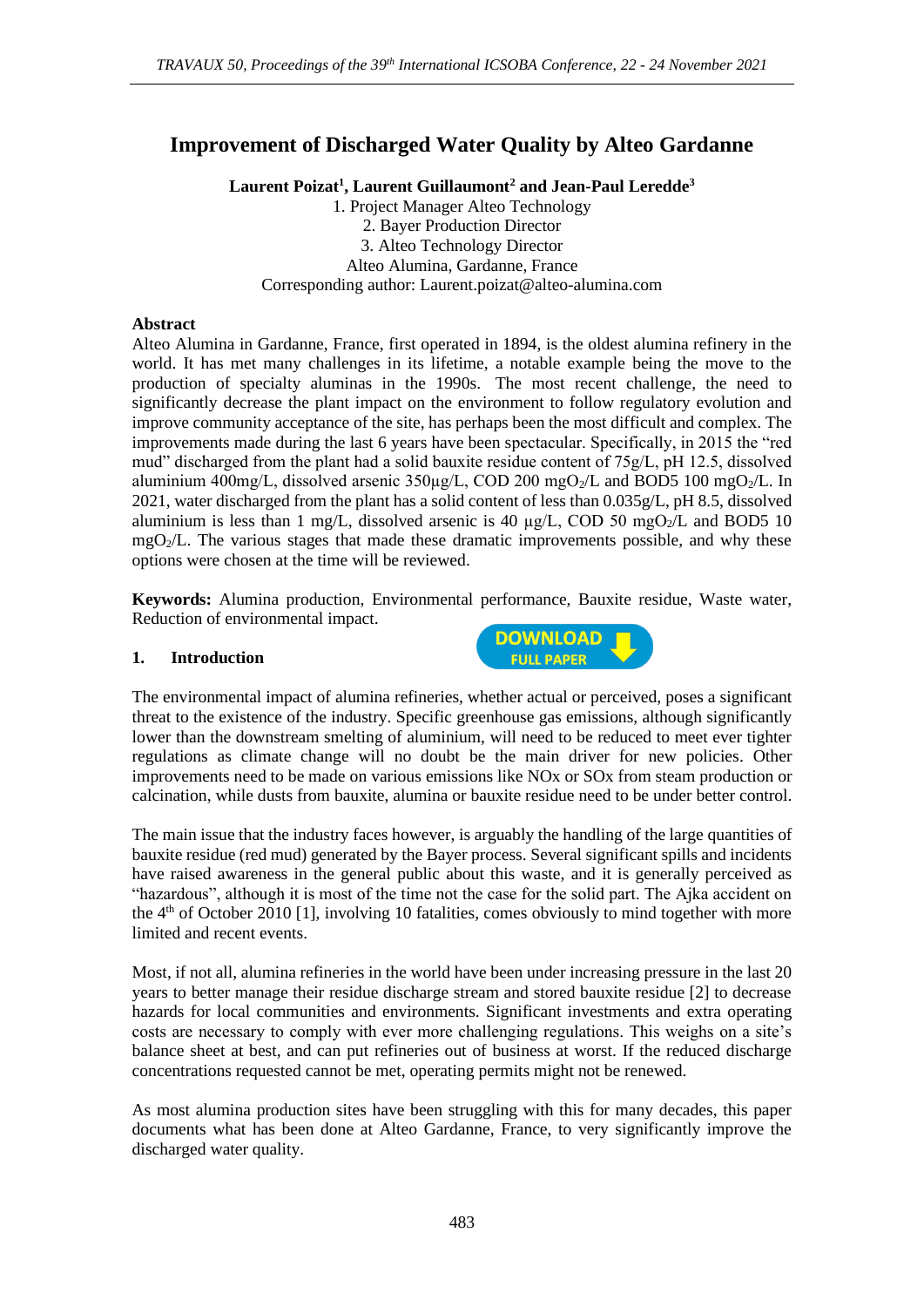The Gardanne refinery was the first industrially operated Bayer process in the world, beginning operations in 1894. For most of its history it has been part of the Pechiney group, but since 2012 has been operated by Alteo, which has been recently acquired by UMS Group.

Along the way, several modernization stages and production increases have taken place, including a major step that took place in 1966. Since then, and for almost 50 years most of red mud has been discharged through a 55 km pipe to a discharge point 7 km offshore and 320 m deep into the Mediterranean Sea, as per Figure 1.



**Figure 1. Pre-2008 management of bauxite residue and wastewater.**

Since 2015 a major environmental transformation has taken place, with the achieved improvement in water quality summarized in Table 1. The improvement was done through several significant investments, as described in the following sections, including a preparatory stage from 2008 to 2015 with filter pressing a part of the residue flow.

|                         | 2015  | 2021 |
|-------------------------|-------|------|
| pH                      | 12.5  | 8.5  |
| Suspended solids (mg/l) | 75000 | 35   |
| Dissolved Al (mg/l)     | 400   |      |
| Dissolved As $(mg/l)$   | 0.35  | 0.04 |
| $COD$ (mg $O2/l$ )      | 200   | 50   |
| BOD5 (mg $O_2/l$ )      | 100   | 10   |

**Table 1. Improvement of water quality discharged in a sea trench**

For reasons other than the success of the improvements reported here, Alteo is currently undergoing a transition to stop digesting bauxite and switch to an aluminium hydroxide feedstock, as the best way to continue serving our specialty alumina markets and customers.